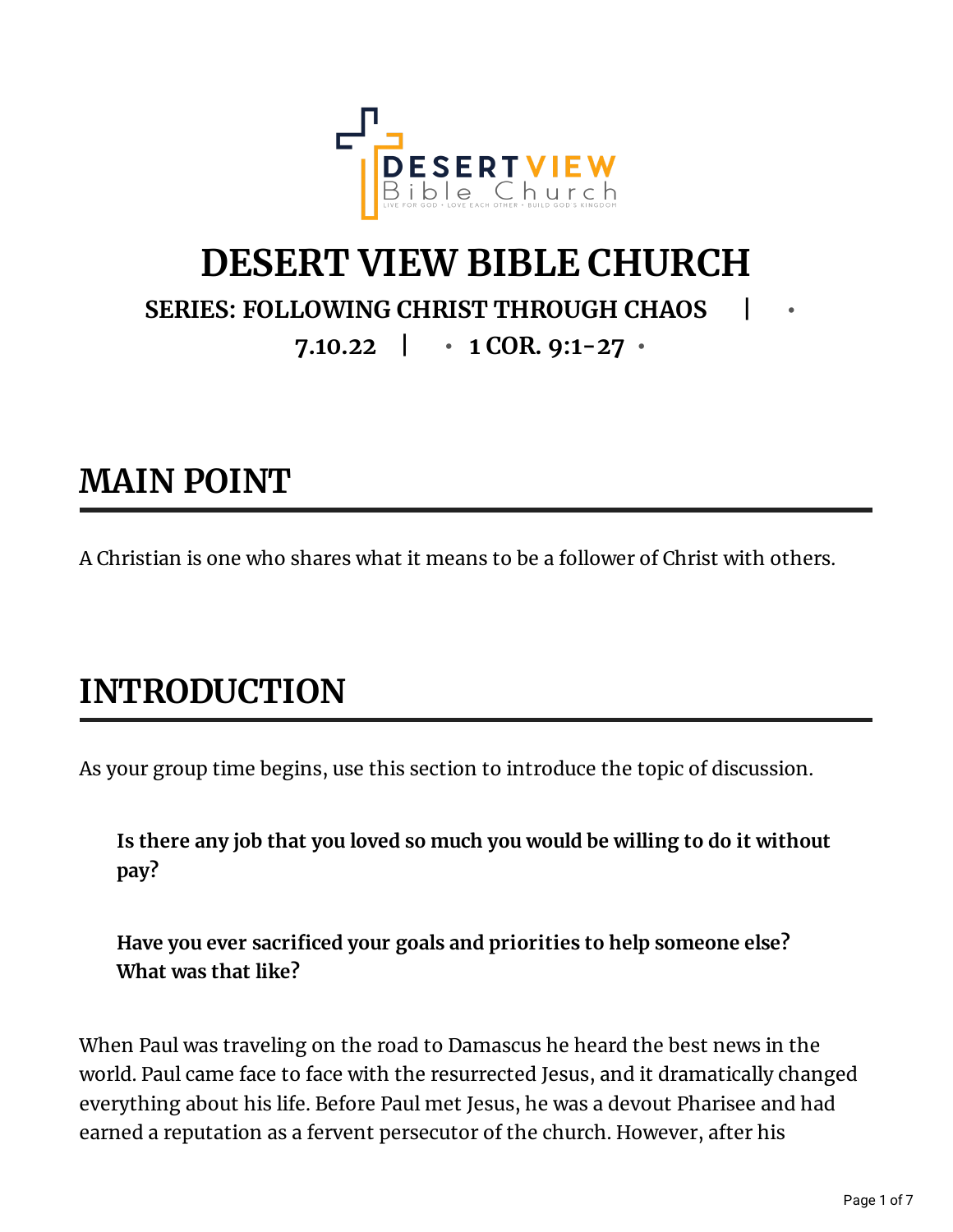encounter with Jesus, Paul completely reoriented his life with one goal: Share the gospel of Jesus Christ with as many people as possible. To do this, he sacrificed comfort and financial gain in order to share the life he had found in Jesus.

### **UNDERSTANDING**

Unpack the biblical text to discover what the Scripture says or means about a particular topic.

**READ 1 CORINTHIANS 9:1-18.**

**What was the purpose of Paul's questions? What was he trying to establish?**

**Why would some of the Corinthians have tried to create doubts about his authority as an apostle?**

In the New Testament the role of apostle replaced the Old Testament office of prophet. These individuals were uniquely gifted to lead the church and disclose revelation from God. Paul cites his encounter with the resurrected Jesus and the Corinthian's own conversion and growth as evidences of his apostolic authority.

**What was the main point of Paul's defense in verses 4-6?**

**Paul mentioned his rights seven times in these verse (vv. 4,5,6,12,15,18). What rights was he referencing?**

Some in Corinth doubted Paul's authority because Paul refused to exercise certain rights such as the freedom to eat or drink certain foods (v. 4), the right to marry a believing wife (v. 5), and the right to reap financial support from the churches (v.  $7-$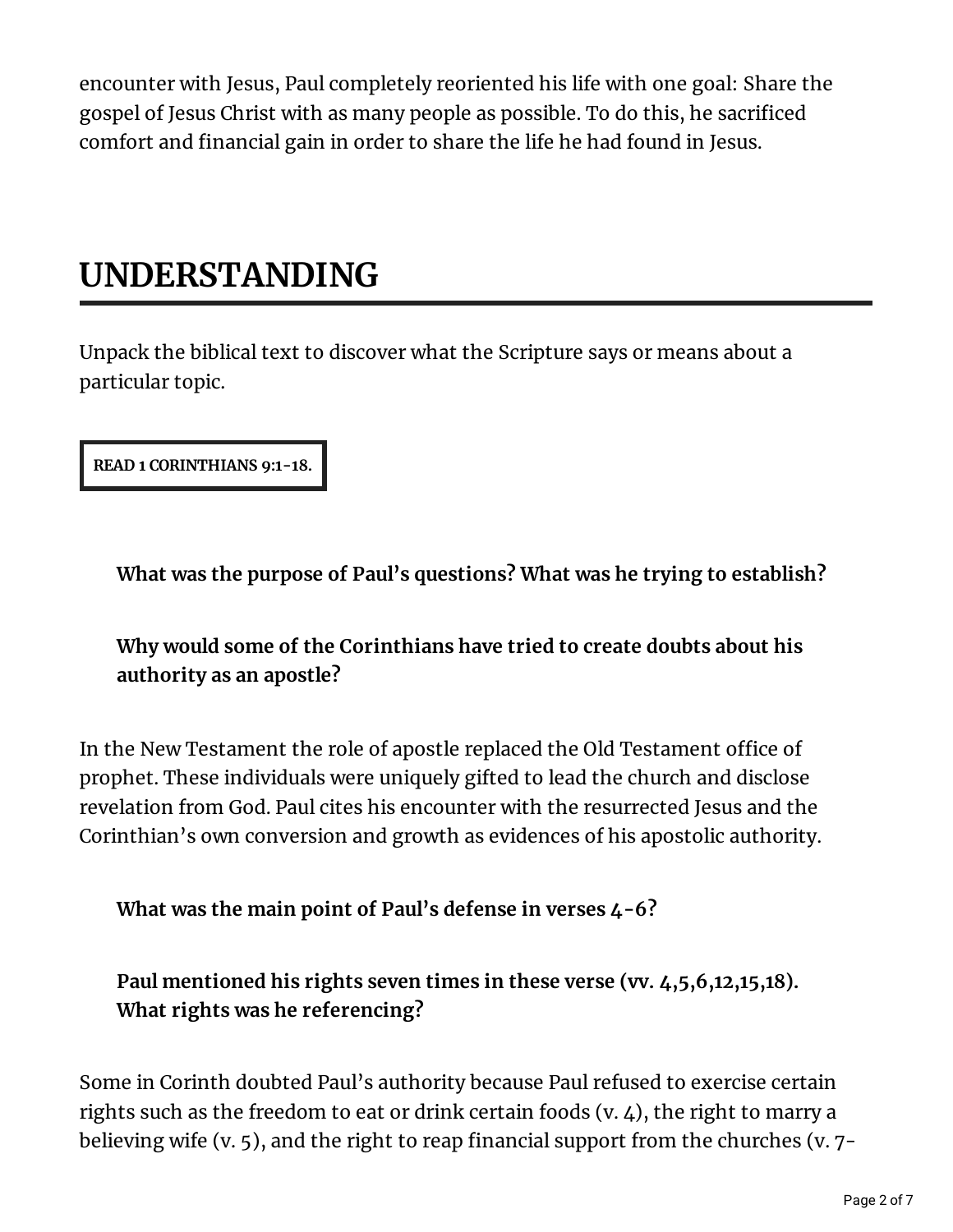11). The doubters saw his refusal as evidence that he didn't have these rights. Both the Old Testament law and common sense dictate that people who work are entitled to earn a living for their work. Apostles are no different, but Paul let go of these rights in the service of Christ.

**How did Paul demonstrate obedience to his calling? Read Romans 1:16. What motivated him to preach?**

**What was Paul's ground for boasting? Why would he rather die than be deprived of it? What does Paul see himself as a steward of?**

**According to verse 18 what does Paul see as his reward?**

If it were up to Paul he would have never been a missionary, but Paul's encounter with Jesus left him no other options. Writing to the Romans, Paul introduced himself as a "slave of Christ Jesus" (Romans 1:1). What Paul wanted them to understand was that he had no will but the will of his Master. Jesus was Paul's master and he gave him a clear objective—to carry His name before gentiles, kings, and the Jewish people (Acts 9:15). Everything Paul did was in service to this cause, and he took such pleasure in it that he could willingly forego his right to compensation.

**HAVE A VOLUNTEER READ 1 CORINTHIANS 9:19-27.**

**What does it mean to be a servant? How is this exemplied in Paul's ministry?**

**Paul did not limit whom he shared the gospel with. Instead he shared with a wide variety of people. Do you ever place limits on those you share the gospel with?**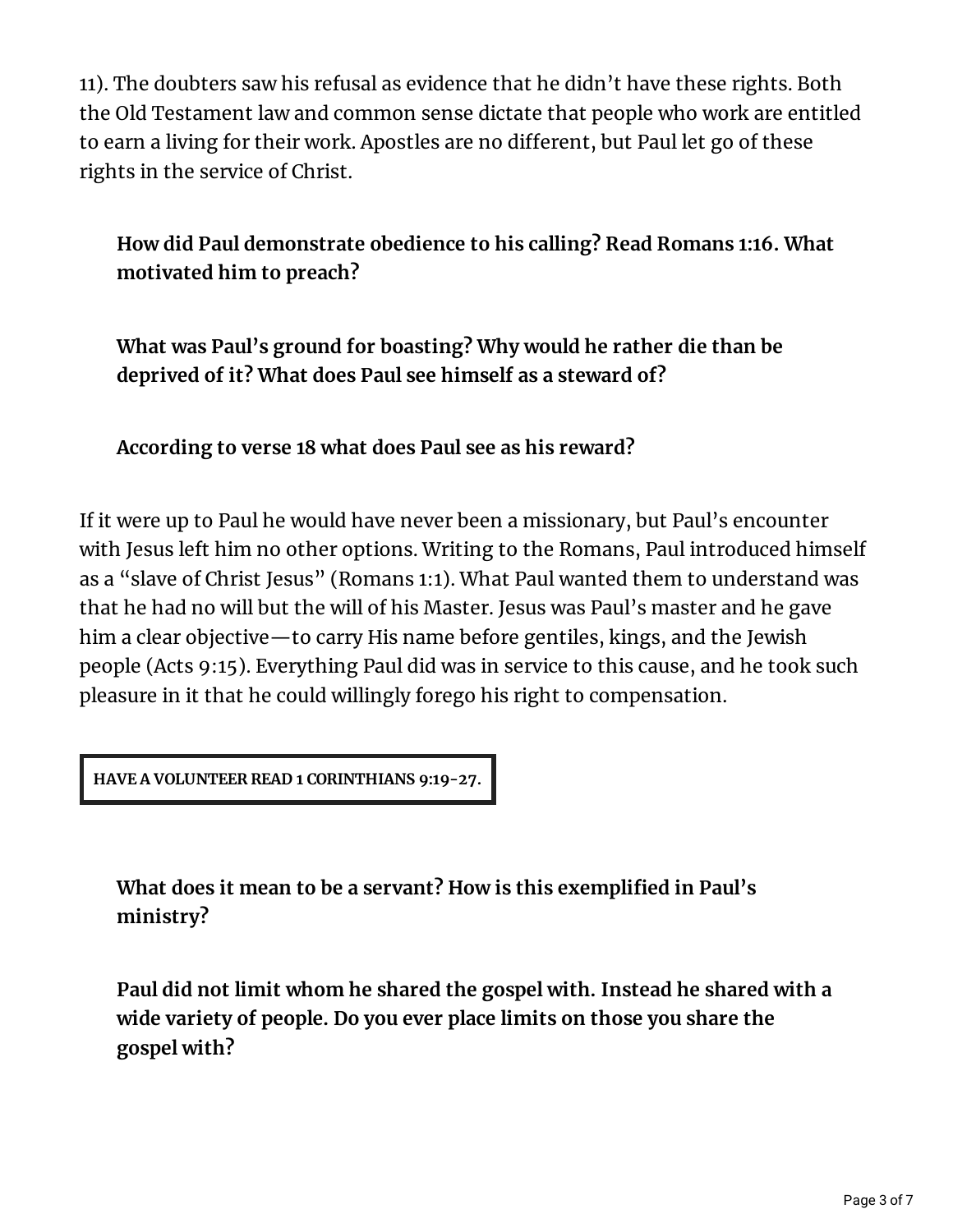**What does it look like to be "all things to all people"? What does it not look like?**

**Verse 23 refers to the blessings of the gospel. What are some of these blessings?**

Paul always took the time to understand his audience. Though he never watered down the central message of the gospel, his ministry included numerous times when he gladly made social and personal accommodations to reach others. Paul made every effort to understand those he told about Jesus. Paul used the world against the world so that he could connect people with Christ.

**Why is discipline in our lives essential as believers as we develop relationships with the lost and as we share the gospel?**

**To what does Paul compare discipline in the Christian life? How does Paul's analogy help us understand the Christian life?**

**In verse 25 Paul mentions a wreath (or in some translations a crown). What is the crown for the athletes? What is the crown for the Christian?**

Like an athlete in training, Paul disciplined himself with a purpose—winning others to Christ. Paul frequently employed athletic metaphors to describe the rigors and focus required of the practice of self-discipline. He wanted all other desires in his life to be subject to his calling to lead people to Christ. If we want to consistently experience the blessings of the gospel, specifically in the area of bringing others to Jesus, we must focus on spiritual discipline.

# **APPLICATION**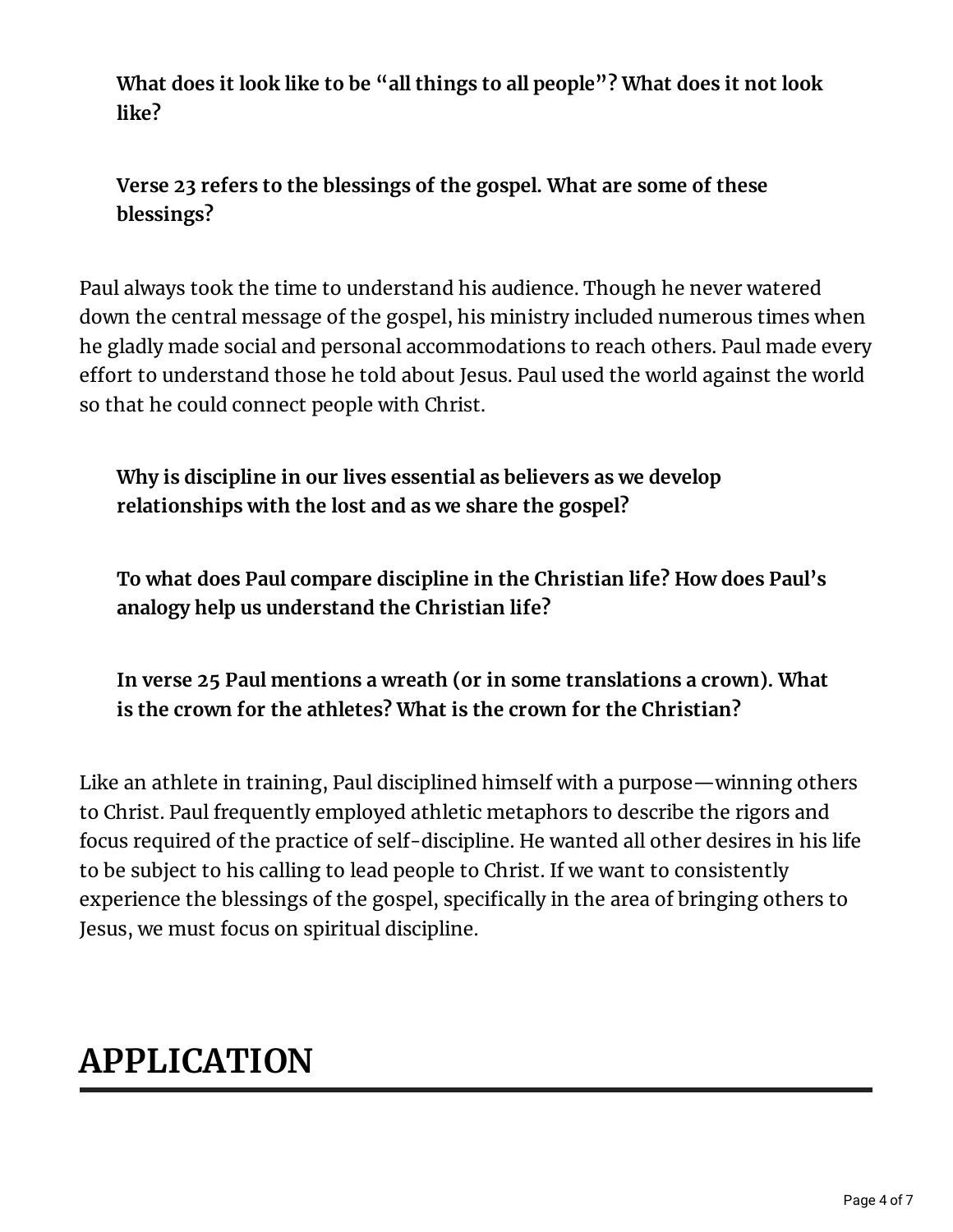Help your group identify how the truths from the Scripture passage apply directly to their lives.

**In this passage we see Paul's deep passion for sharing the gospel. How would you describe your passion for serving God? When has it been the strongest? The weakest?**

**Is your life marked by service to others? How does service provide an inroad to share the gospel to people who might not otherwise listen? How can you serve someone this week?**

**For whom are you a model of Jesus Christ? What kind of model are they seeing?**

#### **PRAYER**

Thank God for the gospel. Ask God to empower us by His Spirit to share the gospel with others. Pray that He would break down our barriers and division and give us a heart for our lost friends and family. Close by praying for lost friends and family of those in the group. Pray that God would help us to be servants of all to share the good news of Jesus with those around us.

#### **COMMENTARY**

**1 CORINTHIANS 9:1-27**

9:1-2. Paul offers a rhetorical reply to those who questioned his apostolic ministry.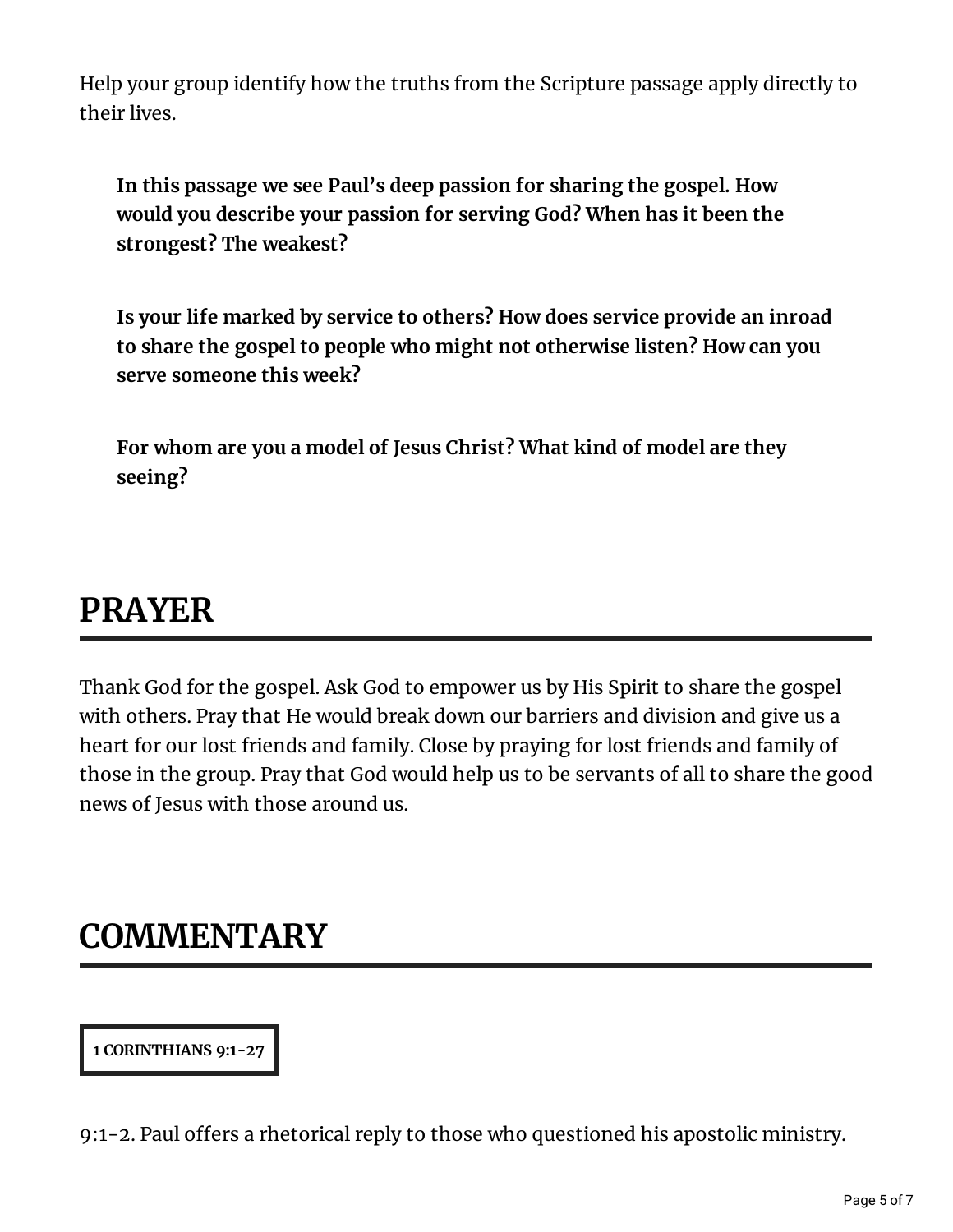9:3-6. Paul's "rights" as an apostle, which were exercised by other apostles, included: (1) the right to be compensated for his apostolic service; (2) the right to take a believing wife; and (3) the right to refrain from outside work, devoting himself entirely to ministry. Paul did not always choose to exercise these rights.

9:8-11. Paul uses a greater-to-lesser argument to justify his right to an allowance. If he has supplied spiritual things (the greater) to the Corinthians, surely he ought to receive material benefits (the lesser) from them in return.

9:12. Now Paul uses a lesser-to-greater argument to support his right to a living wage. If those who presently labored among the Corinthians received wages, how much more should the one who had founded the church? In response to those who said that Paul was illegitimate because the church did not support him (cp. 2Co 10; 12), he declared that he had yielded this right to a wage so he would not hinder the gospel of Christ.

9:14. The Lord has commanded may refer to Luke 10:4-8, where among other things Jesus says, "The gospel worker is worthy of his wages."

9:16-17. An obligation is placed on me alludes to Paul's commission at Damascus as a "chosen instrument" (Ac 9:15) who had been given a stewardship to discharge the message of the gospel to the nations (4:1). Paul had not chosen missions work as a profession. Rather, God chose it for him.

9:18. Though Paul felt bound as Christ's slave to fulfill his commission (Rm 1:1), his obligation to preach the gospel was rewarding to him. He took such pleasure in it that he could willingly forego his right to compensation.

9:19. Paul as a free man (cp. v. 1) put forward his motive for making himself a slave (lit "I enslaved myself"). He did it in order to win more people.

9:20-22. Paul's "self-imposed slavery" gave him the freedom to accommodate Jews and Gentiles alike and therefore speak the gospel in a forthright manner, unhindered by cultural hang-ups. He exemplified this freedom among Jews when he circumcised Timothy (whose mother was Jewish) to maximize the gospel witness in Jewish areas (Ac 16:3). Among Gentiles who were without the law, he yielded his rights in order to maximize the gospel's advance. For example, he would not take a wage if taking a wage would cause those "outside the law" to stumble. The phrase not being without